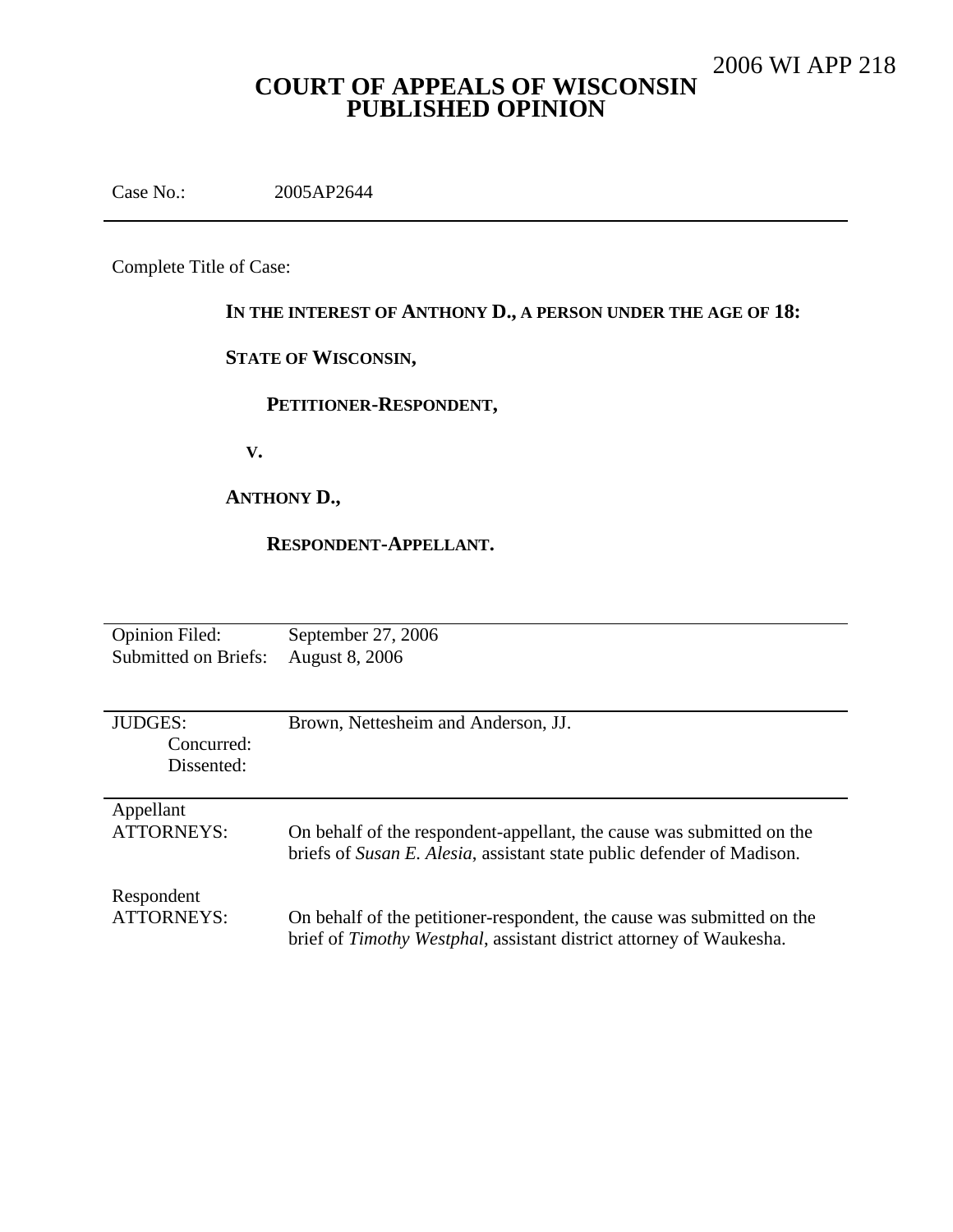# **2006 WI App 218**

## **COURT OF APPEALS DECISION DATED AND FILED**

#### **September 27, 2006**

**Cornelia G. Clark Clerk of Court of Appeals**

#### **NOTICE**

**This opinion is subject to further editing. If published, the official version will appear in the bound volume of the Official Reports.**

**A party may file with the Supreme Court a petition to review an adverse decision by the Court of Appeals.** *See* **WIS. STAT. § 808.10 and RULE 809.62.**

#### **Appeal No. 2005AP2644**

**Cir. Ct. No. 2003JV348**

#### **STATE OF WISCONSIN IN COURT OF APPEALS**

**IN THE INTEREST OF ANTHONY D., A PERSON UNDER THE AGE OF 18:**

**STATE OF WISCONSIN,**

**PETITIONER-RESPONDENT,**

**V.**

**ANTHONY D.,**

**RESPONDENT-APPELLANT.**

APPEAL from orders of the circuit court for Waukesha County: RALPH M. RAMIREZ, Judge. *Reversed and cause remanded with directions*.

Before Brown, Nettesheim, and Anderson, JJ.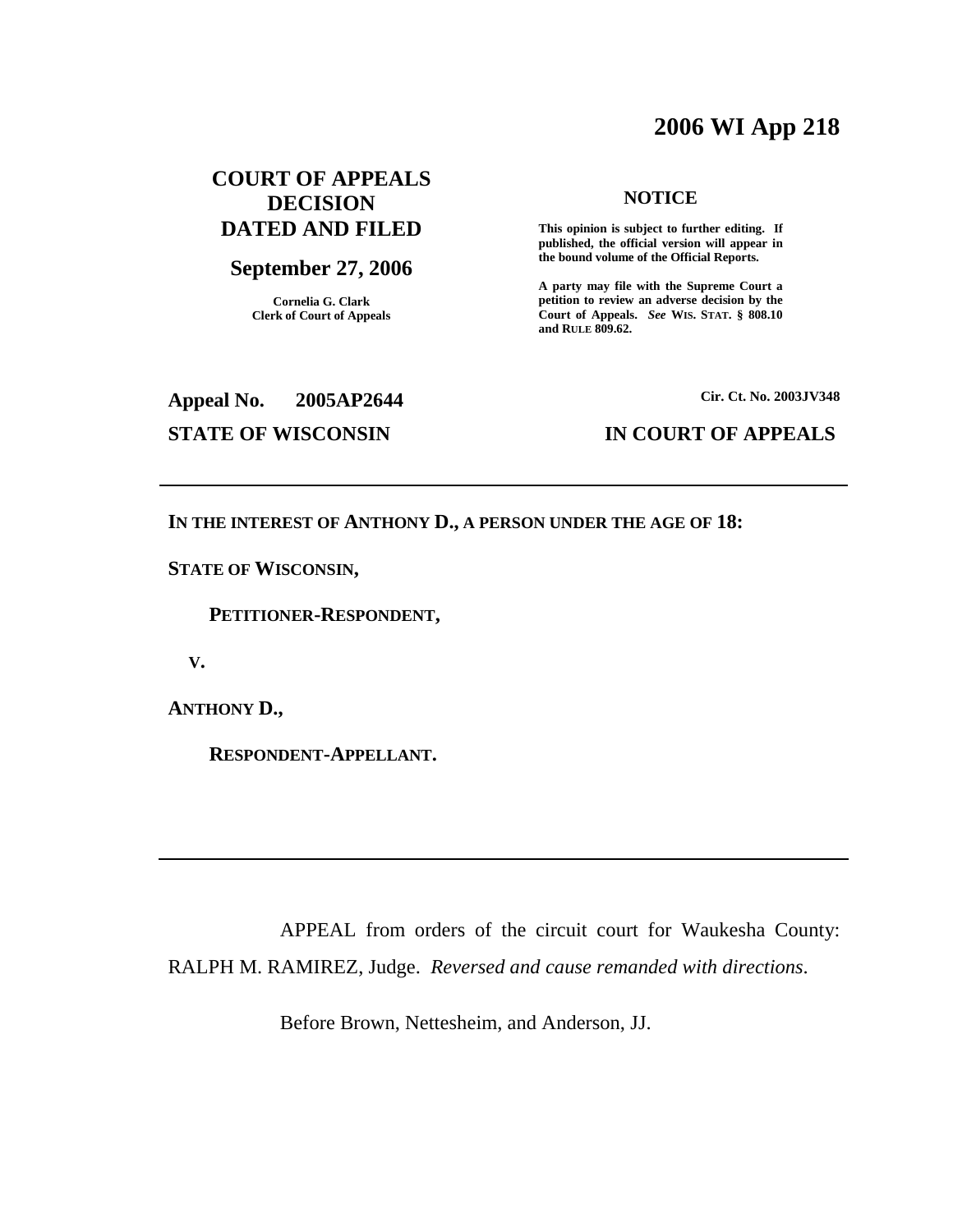$\P1$  BROWN,  $J^{\perp}$ Anthony D., a juvenile, appeals an order setting his delinquency restitution at \$8727. Anthony contends that this amount exceeded his ability to pay as found by the circuit court and that the order is therefore contrary to statute. We agree and reverse.

¶2 Anthony was found delinquent of negligent handling of burning materials after he damaged his high school's bathroom. At his restitution hearing, the court found that the damages to the bathroom were \$8727. The court also found that Anthony was capable of working and could reasonably pay \$100 per month in restitution. The court then made the following statement:

> So, I will do the following. I want to be clear here. Restitution due and owing is \$8,727. The amount that the juvenile is capable of paying during the one-year term of supervision is \$100 a month. That total is \$1,200, 12 times 100, obviously. The remaining amount will be converted to a civil judgment against—which can be—the result can be a lien against him and his parents as well. So, that's what's going to happen here.

The court later corrected itself, lowering the \$1200 figure to \$900 since Anthony's supervision would last only nine months, until his eighteenth birthday.

¶3 The court's written order reads: "Court sets restitution at \$8,727. Anthony to pay \$100/mo. during the 9-month supervision. The remaining balance to be converted to a civil judgment."

¶4 After Anthony's supervision expired, on the school district's motion, the court granted a civil judgment against Anthony and his parents for unpaid restitution under WIS. STAT. § 895.035(2m)(a). The balance remaining at that

<sup>&</sup>lt;sup>1</sup> This case was converted from a one-judge appeal to a three-judge appeal pursuant to WIS. STAT. § 809.41(3) (2003-04). All references to the Wisconsin Statutes are to the 2003-04 version unless otherwise noted.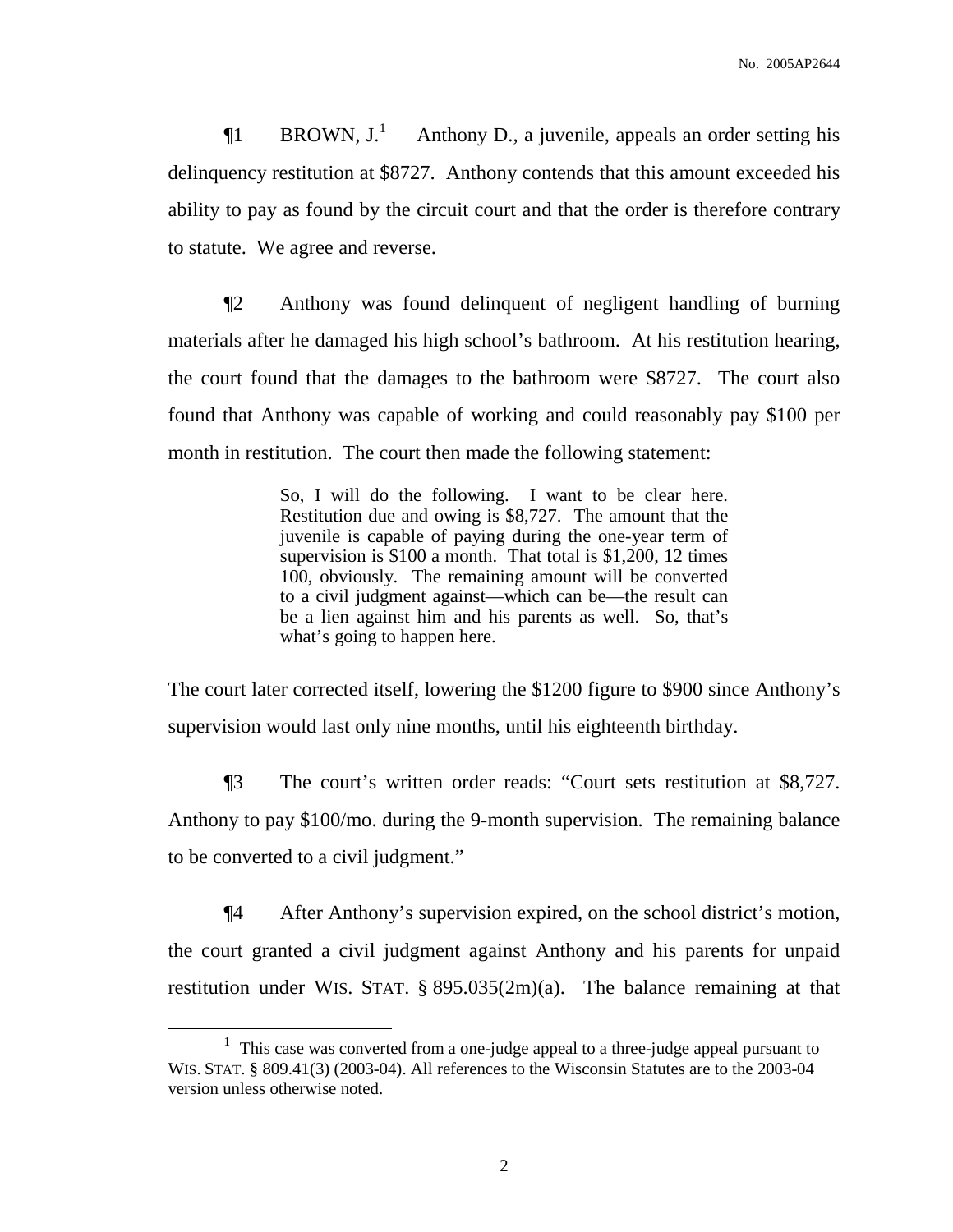time was \$8,197.79. Anthony moved the court to modify the restitution order and to stay the civil judgment pending appeal. The court refused to modify the restitution order, but stayed the civil judgment. Anthony appeals the restitution order and the denial of his modification motion.

¶5 This case requires us to interpret statutes and apply them to undisputed facts. It therefore involves a question of law which we review de novo. *Schauer v. Baker*, 2004 WI App 41, ¶10, 270 Wis. 2d 714, 678 N.W.2d 258. When we interpret a statute, we begin by examining its language to see whether it has a plain and unambiguous meaning. If it does, we end our inquiry and apply that plain meaning to the facts before us. *State ex rel. Kalal v. Circuit Court for Dane County*, 2004 WI 58, ¶¶45-46, 271 Wis. 2d 633, 681 N.W.2d 110.

¶6 In juvenile delinquency cases, as in criminal cases, the statutes allow a court to order the juvenile to make restitution to the victim of the delinquent act. WIS. STAT. § 938.34(5)(a). The statute requires that any such order "shall include a finding that the juvenile alone is financially able to pay [and] may allow up to the date of the expiration of the order for the payment …." *Id.* If the juvenile fails to pay the full amount of restitution during the supervision period, the victim may petition the court to convert the unpaid balance to a civil judgment against the juvenile. WIS. STAT. § 895.035(2m)(a).

 $\P$ 7 Anthony argues that WIS. STAT. § 938.34(5)(a), by its plain meaning, prohibits the court from ordering restitution in an amount higher than what the juvenile alone can pay. We agree that the language of  $\S 938.34(5)(a)$  is

3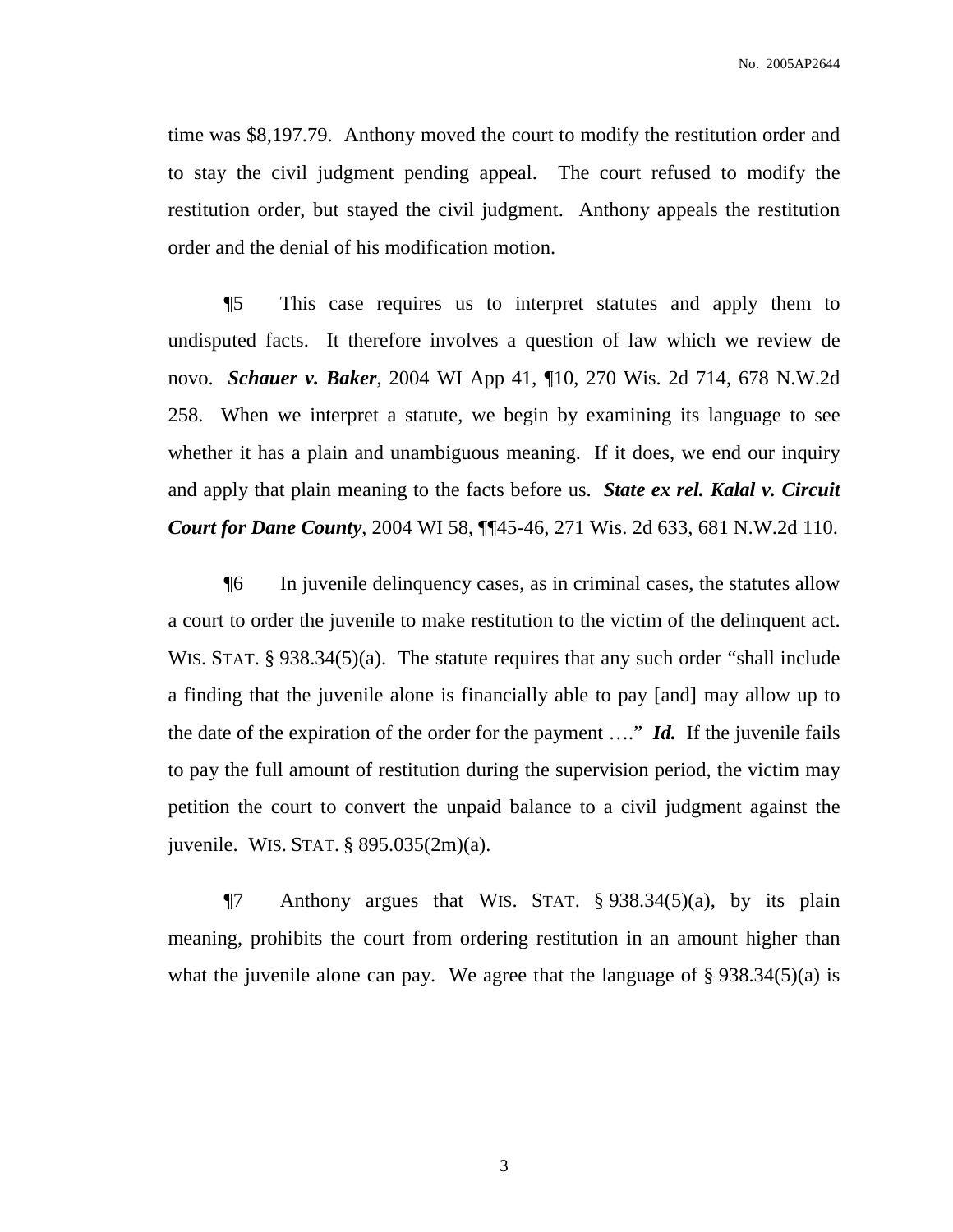quite clear and admits of no other reading. $2$  Since the circuit court here ordered restitution of \$8727 after finding that Anthony could pay \$900, Anthony argues that we must reverse.

¶8 The State concedes that a restitution amount of \$8727, coupled with a determination that Anthony can pay \$900, would violate the plain meaning of the statute. It further allows that, if the \$8727 figure is not restitution, it cannot be converted to a civil judgment. This is because WIS. STAT. § 895.035(2m)(a), the conversion statute, explicitly refers to "the amount of restitution unpaid" under WIS. STAT. § 938.34(5) as the figure to be converted.

¶9 The State nevertheless urges us to affirm the order. The State's position appears to be that there was no error in the restitution order since it set restitution at Anthony's ability to pay (\$900) and merely named \$8727 as the total damage to the school. The State allows that the court twice described the \$8727 as "restitution," but argues that the rest of the record demonstrates that this was either a slip of the tongue (and pen) or a harmless error of law. The State claims that the circuit court correctly ordered \$900 as restitution after determining that Anthony could reasonably pay only that amount of the \$8727 damage figure.

<sup>&</sup>lt;sup>2</sup> We note that the language of the juvenile restitution statute differs from that of the criminal restitution statute, WIS. STAT. § 973.20. The criminal statute does not require the court to make a finding that the defendant can pay the restitution amount, though it does direct the court to avoid creating an "undue hardship" for the defendant, § 973.20(1r), and to consider the defendant's financial resources and the earning capacities of both the defendant and the defendant's dependents, § 973.20(13)(a). This court has in one case interpreted the latter provision to mean that a court may not order restitution in a *criminal* case that exceeds a defendant's ability to pay within the term of the sentence. *State v. Loutsch*, 2003 WI App 16, ¶25, 259 Wis. 2d 901, 656 N.W.2d 781. We are unsure, however, whether this remains the law in view of *Huml v. Vlazny*, 2006 WI 87, \_\_Wis. 2d\_\_, 716 N.W.2d 807. Though *Huml* did not squarely address the question, our supreme court did pass over without comment a total restitution figure that wildly exceeded the total amount of payments the defendant was ordered to make. *Id.*,  $\P$ 7 (total restitution set at \$140,000; monthly payments of \$425 over three years of probation would total \$15,300). The *Huml* court also stated that the primary purpose of restitution is to compensate victims and make them whole. *Id.*, ¶20.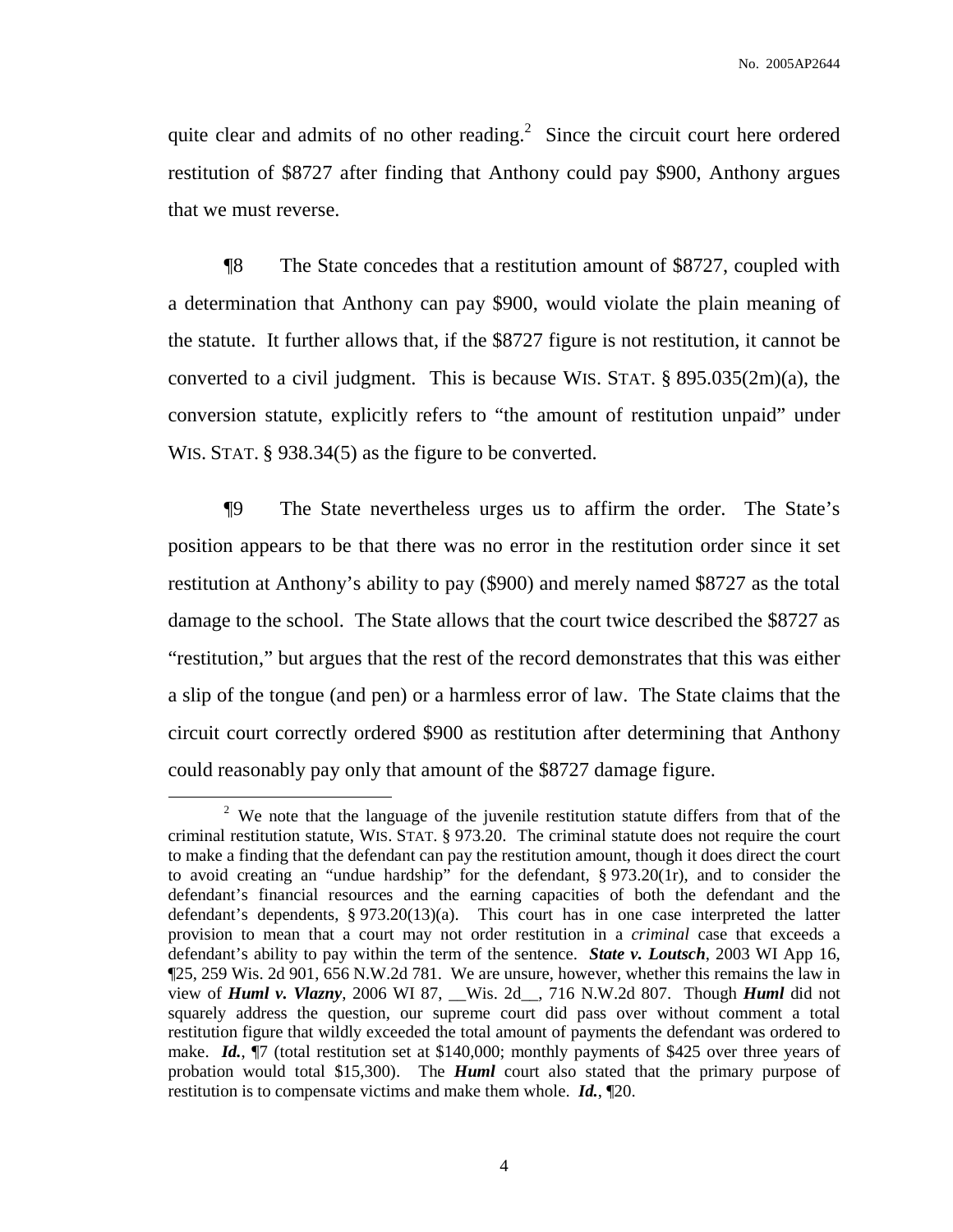¶10 We agree with the State that a circuit court is required to determine total damages to the victim. The statute directs the court to order the juvenile to "make reasonable restitution for the damage." WIS. STAT. § 938.34(5)(a). Clearly, the court cannot do this without determining what the amount of damage is. Also, the statute guarantees a hearing where the juvenile may challenge the amount of damages claimed by the victim. *Id.* The statute thus supports the logical conclusion: assessing the damages to the victim is the first step in the court's determination of restitution and determining the amount the juvenile is capable of paying is the second. Whichever amount is lower is the maximum amount that the court may order as restitution.

¶11 We also agree with the State that \$8727 is the amount of damage the circuit court found. The documents presented by the school showed that the repair cost was slightly greater than this amount but the court decided that Anthony would not be required to pay for the overhead and profits of the contractor who performed the work.

¶12 However, by the plain meaning of WIS. STAT. § 895.035(2m)(a), the courts are without authority to order that this "total damage" figure be converted to a civil judgment. As we have noted, § 895.035(2m)(a) allows only for the conversion of *restitution*. Restitution cannot be set higher than the juvenile can pay. WIS. STAT. § 938.34(5)(a). Given the circuit court's holding that Anthony could pay only \$900, it could not set a higher amount of restitution; nor could it later use some other figure to arrive at a civil judgment. We therefore reverse and remand to the circuit court so that it may amend the restitution order to allow only

5